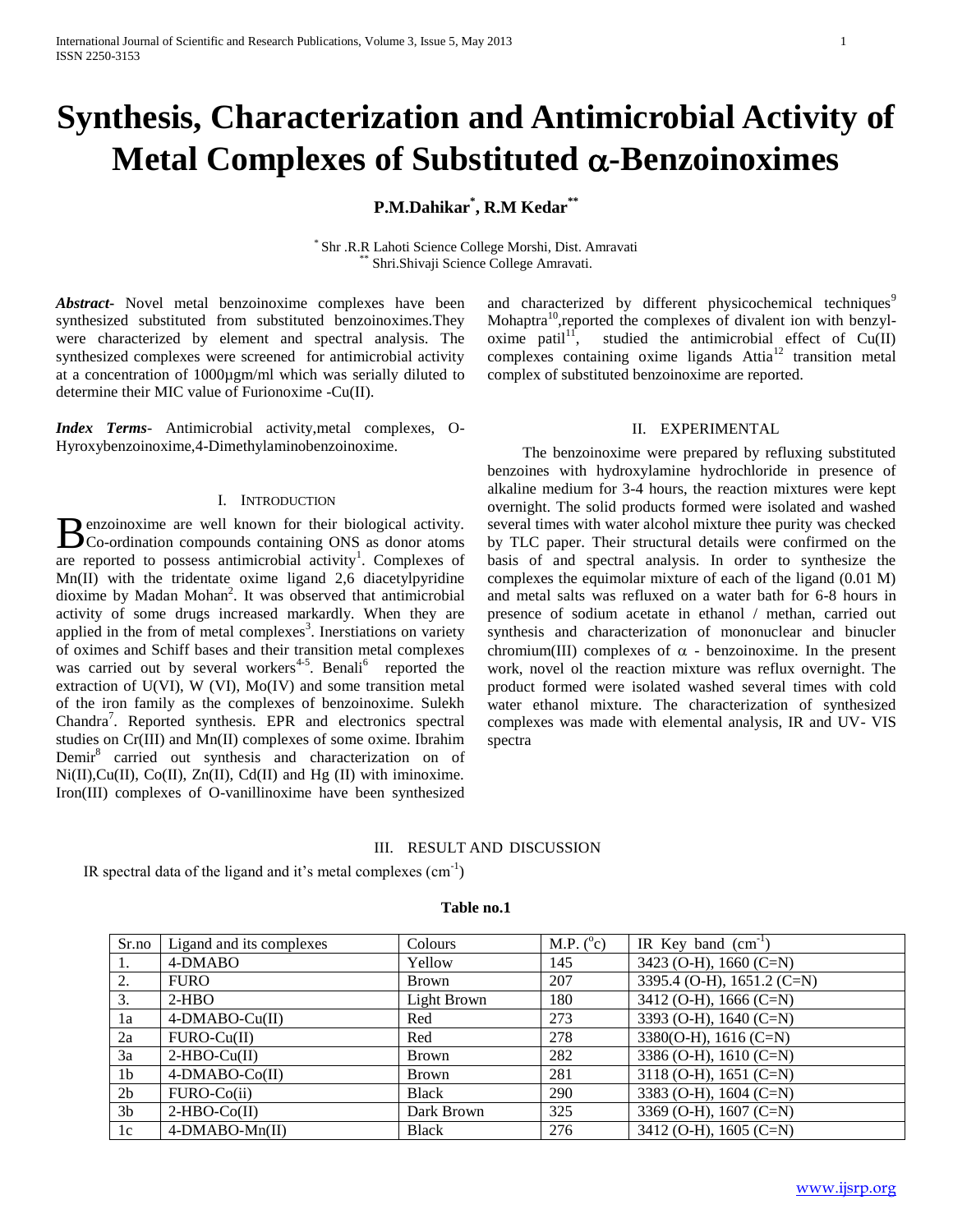| $\sim$<br>-<br>∠⊾ | <b>FIIR</b><br>$D-Mn(II)$<br>URO  | <b>Brown</b> | 286       | $\sim$<br>$-N$<br>502<br>$\sim$<br>ш.<br>.11<br>. .<br>. U <sup>-1</sup><br><b>TIME</b> |
|-------------------|-----------------------------------|--------------|-----------|-----------------------------------------------------------------------------------------|
| $\mathcal{C}$     | $SO-Mn(II)$<br>$\angle$ -HBC<br>∽ | Brown        | 222<br>ັ້ | $-N$<br>$\sim$<br>1602'<br>'اد4د<br>.<br>$\sim$<br>7 L T<br>ັ<br>ີ                      |

The infrared spectra of ligand shows band at  $3423 \text{ v}(\text{O-H})$ of oxime. In 4-DMABO complex, which decreases to 3393 cm-1 indicating linkage through hydrogen oxygen $^{22}$ . However 1660  $(C=N)$  significantly decreases to 1640  $cm^{-1}$  showing linkage through nitrogen of oximino group<sup>23</sup>. In FURO ligand show band at  $3395 \text{cm}^{-1}$  v(O-H) ,in FURO-Cu(II) complexes showed

band at  $3380 \text{cm}^{-1}$  However  $1651 \text{cm}^{-1}$  v(C=N) significantly decreases to1616cm<sup>-1</sup>.In 2-HBO ligand show band at 3412cm<sup>-1</sup> ʋ(O-H),in 2-HBO-Cu(II) complexes shows band at decreases to 3386 $cm<sup>-1</sup>$  showing linkage throught nitrogen .However, 1666  $cm<sup>-1</sup>$  $v(C=N)$  significantly decreases to 1610cm<sup>-1</sup>.

| Table No. 2 – Elemental Analysis data of the complexes found / (Calculated) % |  |  |  |
|-------------------------------------------------------------------------------|--|--|--|
|-------------------------------------------------------------------------------|--|--|--|

| <b>Complexes</b> | Elemental analysis data Found / (Calculated) % |            |            |                |  |  |
|------------------|------------------------------------------------|------------|------------|----------------|--|--|
|                  | C                                              | H          | N          | M              |  |  |
| 4-DMABO-Cu(II)   | 62.76 (63.84)                                  | 4.57(5.65) | 9.31(9.31) | 9.68(10.55)    |  |  |
| $FURO-Cu(II)$    | 57.51 (58.32)                                  | 2.94(3.88) | 5.91(6.80) | 14.55 (15.43)  |  |  |
| $2-HBO-Cu(II)$   | 60.44(61.36)                                   | 3.49(4.38) | 4.23(5.11) | 10.072 (11.59) |  |  |
| 4-DMABO-Co(II)   | 63.44 964.32)                                  | 4.73(5.69) | 9.38(9.38) | 8.4 (9.87)     |  |  |
| $FURO-Co(II)$    | 58.03 (58.97)                                  | 2.98(3.93) | 5.94(6.88) | 13.60 (14.48)  |  |  |
| $2-HBO-C0(II)$   | 60.93 (61.88)                                  | 3.57(4.42) | 4.27(5.15) | 9.93(10.85)    |  |  |
| 4-DMABO-Mn(II)   | 63.48 (64.76)                                  | 4.77(5.73) | 9.44(9.44) | 8.53(9.26)     |  |  |
| $FURO-Mn(II)$    | 58.64(59.56)                                   | 3.02(3.97) | 6.06(9.94) | 12.73(13.63)   |  |  |
| $2-HBO-Mn(II)$   | 57.17 (58.03)                                  | 3.29(4.14) | 3.90(4.83) | 8.55 (9.48)    |  |  |

#### **Antimicrobial activity of complexes :-**

 The compound were assayed for their antimicrobial activities<sup>13</sup> against four test organisms E.coli, S.aureus, P. aeruginosa, B.subtilis at a concentration of 1000µgm / ml by agar well technique<sup>14</sup>. Further their MIC value against these organisms were determined by serial dilution method using DMF as a solvent. The result obtained are given in table.

MIC values in  $\mu$ gm/ml of compounds

| Table No 3:<br>E.Coli.<br>P.aeruginosa<br><b>B.subtilis</b><br><b>S.aureus</b> |     |     |     |     |  |  |
|--------------------------------------------------------------------------------|-----|-----|-----|-----|--|--|
| <b>Complexes</b>                                                               |     |     |     |     |  |  |
| 4-DMABO-                                                                       | 125 | 125 | 250 | 250 |  |  |
| Cu(II)                                                                         |     |     |     |     |  |  |
| <b>FURO-</b>                                                                   | 250 | 250 | 250 | 125 |  |  |
| Cu(II)                                                                         |     |     |     |     |  |  |
| $2-HBO-$                                                                       | 125 | 125 | 125 | 125 |  |  |
| Cu(II)                                                                         |     |     |     |     |  |  |
| 4-DAMBO-                                                                       | 61  | 125 | 125 | 250 |  |  |
| Co(II)                                                                         |     |     |     |     |  |  |
| <b>FURO-</b>                                                                   | 250 | 125 | 125 | 125 |  |  |
| Co(II)                                                                         |     |     |     |     |  |  |
| $2-HBO-$                                                                       | 125 | 125 | 63  | 63  |  |  |
| Co(II)                                                                         |     |     |     |     |  |  |
| 4-DAMBO-                                                                       | 125 | 125 | 125 | 125 |  |  |
| Mn(II)                                                                         |     |     |     |     |  |  |
| FURO-Mn                                                                        | 125 | 125 | 125 | 250 |  |  |
| (II)                                                                           |     |     |     |     |  |  |
| $2-HBO-$                                                                       | 125 | 250 | 125 | 250 |  |  |
| Mn(II)                                                                         |     |     |     |     |  |  |

 The complex 4-DMABO–Cu(II), FURO-Mn(II) is found to be effective against maximum number of organisms followed by 4-DABO-Co(II) and 2-HBO-Co(II). They showed antimicrobial activity against E.coli, s.aureus, p.aeruginosa, B.subtilis (Lowest MIC value). The enhanced antimicrobial activity in case of the compound, 2-Hydroxybenzoinoxime-Co(II) may be attributed to the presence of hydroxy group.

#### **REFERENCES**

- [1] Pettering H.G.and crime J. A,cancer Res , 27(1967)1278
- [2] Madan Mohan and manish kumar Transition metal, chem. 10;(1985), 255- 258
- [3] D.R WILLIAMS, chem. Rev ,72 (1972)203
- [4] R.C. Mehrotra, G Wilkinson, R.D Gillard and J.A mccleverty comprehensive coordination chemistry, pergamon press, New York ,2, (1988) 269
- [5] E.Tas, M ulusoy and M. GulerTransition met .chem., (2004) 180
- [6] J. of Radioanalytical and nuclear chemistry articles vol. 185 ,No .2(1994),347-353
- [7] Sulekh Chandra , synthesis and reactivity in Inorganic, metal- organic, andnanometel chemistry vol.31 issue 5 May 2001 P. 779-794
- [8] I. demir and A.I Pekacar, Asian journal of chemistry . vol 19 No 3 (2007) 1919-1924
- [9] M.R.P kurup Elukoseand K. Muraleedharan J.of thermal analysis and colorimetry, vol. 59 (2000) 815-825
- [10] R.C. Mishraand B.K mohapatra .1. Journal.chem. SOC, vol. LIX, July 1982, pp-836-838
- [11] K.J Donde, V.R. Patil and S.P Malve , Acta pollaniae pharmaceutica drug research Poland, 61 (2004) 123-125
- [12] S Attia, S.F .El- Mashtouly and M.E El-shahat, synthesis and reactivity in Inorganic and metal - organic chemistry, vol.32 Issues 3.(2002)
- [13] Donald C.G and William A.R In Assay methods of Antibiotics A Lab manual medical Encyiopedia Inc (1955)
- [14] EgorovN.S antibiotics ,A scientific Approach mir publishers Moscow, 136 , 170 -171, (1985)